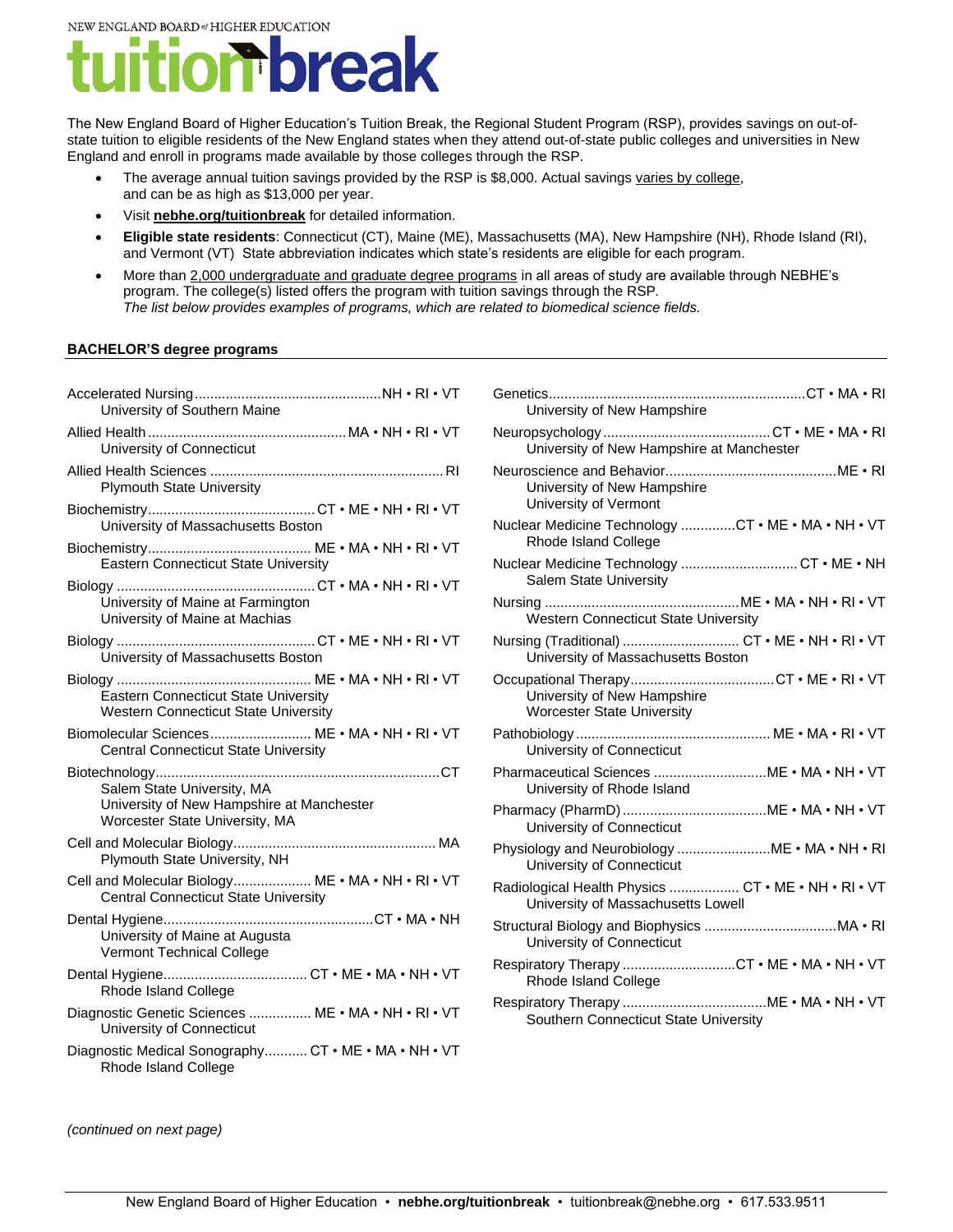## NEW ENGLAND BOARD \* HIGHER EDUCATION **tion brea**

#### **ASSOCIATE degree programs**

| <b>Great Bay Community College</b>                                                                                                                    |
|-------------------------------------------------------------------------------------------------------------------------------------------------------|
| Northern Essex Community College                                                                                                                      |
| NHTI, Concord's Community College                                                                                                                     |
| Biomedical Technology  ME . NH . RI . VT<br><b>Gateway Community College</b>                                                                          |
| Biomedical InstrumentationCT . ME . NH . RI . VT<br>Quinsigamond Community College                                                                    |
| <b>Housatonic Community College</b><br>Middlesex Community College (MA)<br>Mount Wachusett Community College                                          |
| <b>Great Bay Community College</b>                                                                                                                    |
| MassBay Community College                                                                                                                             |
| Middlesex Community College (CT)                                                                                                                      |
| North Shore Community College                                                                                                                         |
| Cardiovascular TechnologyCT . MA . NH . RI . VT<br>Southern Maine Community College                                                                   |
| <b>Housatonic Community College</b><br>Manchester Community College (CT)<br><b>River Valley Community College</b><br><b>Bristol Community College</b> |
| <b>Bunker Hill Community College</b>                                                                                                                  |

Gateway Community College Springfield Technical Community College Histotechnician .....................................CT • ME • MA • NH • VT Community College of Rhode Island Medical Imaging..............................................CT • ME • RI • VT Bunker Hill Community College Nursing .................................................. CT • ME • NH • RI • VT MassBay Community College Northern Essex Community College Nursing .................................................. CT • ME • MA • RI • VT Great Bay Community College NHTI, Concord's Community College Nursing .................................................. CT • ME • MA • RI • VT Lakes Region Community College Nursing: LPN to RN ............................... CT • ME • MA • RI • VT NHTI, Concord's Community College Orthopaedic Technology........................... CT . ME . MA . RI . VT NHTI, Concord's Community College Pharmacy................................................................................ RI Mount Wachusett Community College Radiation Therapy Technology............................... ME . MA . RI Gateway Community College Radiation Therapy ................................... CT . ME . MA . RI . VT NHTI, Concord's Community College Surgical Technology ........................................................RI • VT Bunker Hill Community College Eastern Maine Community College Great Bay Community College Manchester Community College (CT) Springfield Technical Community College Surgical Technology ................................ CT . ME . MA . RI . VT

#### **MASTER'S degree programs**

| University of Connecticut                                                                              |
|--------------------------------------------------------------------------------------------------------|
| University of Massachusetts Lowell                                                                     |
| Biomolecular Sciences ME • MA • NH • RI • VT<br><b>Central Connecticut State University</b>            |
| University of Connecticut                                                                              |
| University of Vermont                                                                                  |
| Biotechnology & Biomedical Sciences  CT . ME . NH . RI . VT<br>University of Massachusetts Boston      |
| Clinical and Translational Research ME • NH • RI<br>University of Connecticut<br>University of Vermont |
| Clinical Laboratory Sciences CT . ME . NH . RI . VT<br>University of Massachusetts Lowell              |
|                                                                                                        |

| University of Connecticut                                                     |
|-------------------------------------------------------------------------------|
| University of Rhode Island                                                    |
| University of Massachusetts Amherst                                           |
| University of Vermont                                                         |
| University of Massachusetts Boston<br>University of Massachusetts Lowell      |
| Nursing (Adult-Gerontology Acute Care Nurse<br>University of Southern Maine   |
| Nursing (Adult-Gerontology Primary Care Nurse<br>University of Southern Maine |
| University of Southern Maine                                                  |

Great Bay Community College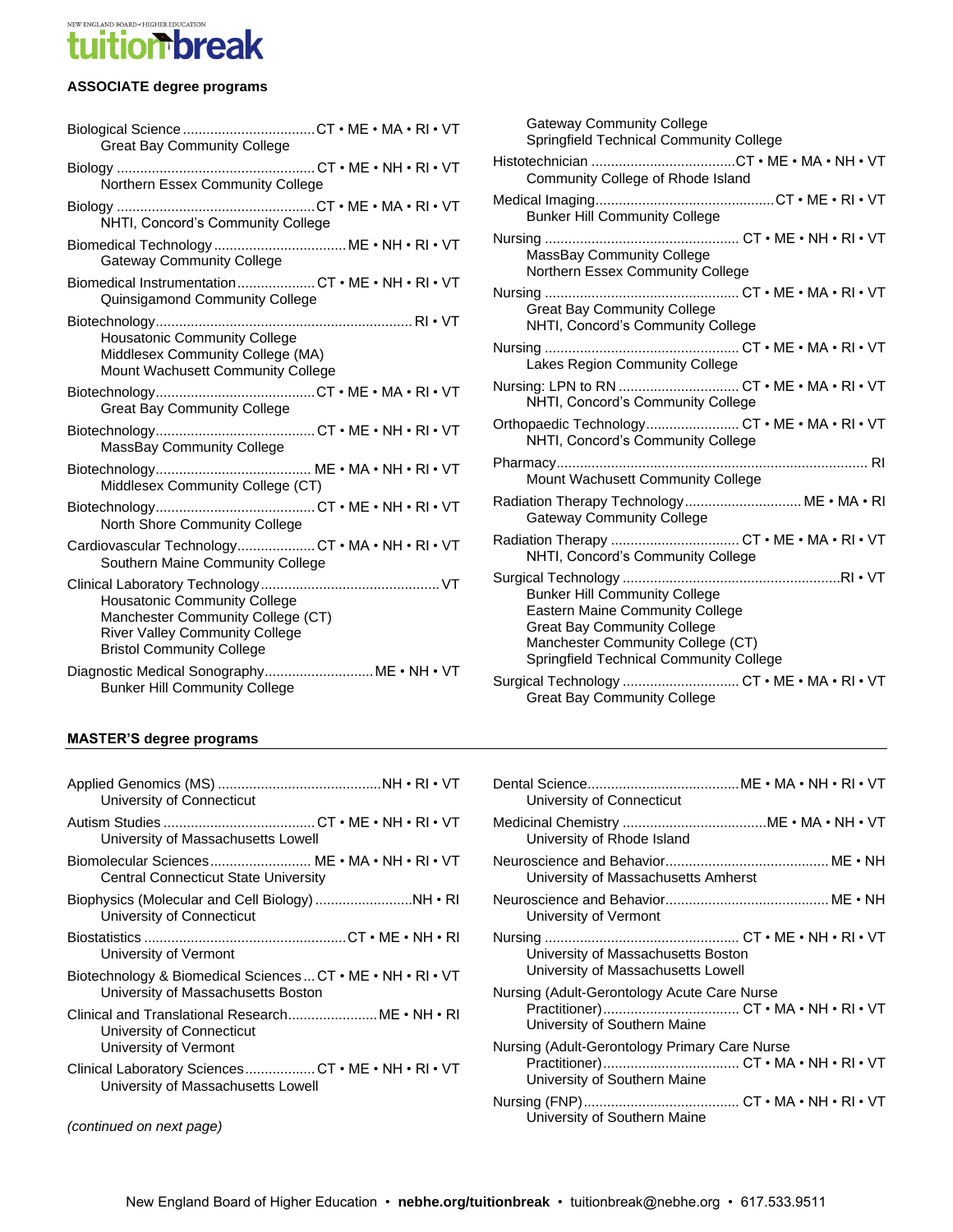# tuition best and construction

#### **Master's degree programs (continued)**

| <b>Central Connecticut State University</b>                                                                     |  |
|-----------------------------------------------------------------------------------------------------------------|--|
| Nursing (Non-Nurses with Baccalaureate<br>University of Southern Maine                                          |  |
| Nursing (Psychiatric-Mental Health<br>Nurse Practitioner)CT . MA . NH . RI . VT<br>University of Southern Maine |  |
| Nursing (RN to MS for<br>Registered Nurses)CT . MA . NH . RI . VT<br>University of Southern Maine               |  |
| Nursing: Direct Entry<br>Family PsychiatricCT . MA . NH . RI . VT<br>University of Southern Maine               |  |
| University of Massachusetts Worcester<br>University of New Hampshire                                            |  |
| Nursing: Direct-Entry (MS)<br>Clinical Nurse Leader  CT • MA • RI • VT<br>University of New Hampshire           |  |

| University of New Hampshire<br>University of Southern Maine                                       |
|---------------------------------------------------------------------------------------------------|
| University of Connecticut                                                                         |
| Pathology (Human)CT . ME . MA . NH . RI<br>University of Vermont                                  |
| University of Connecticut<br>University of Rhode Island                                           |
| Pharmaceutical Science  CT . ME . NH . RI . VT<br>University of Massachusetts Lowell              |
| University of Rhode Island                                                                        |
| Pharmacology (and Toxicology) ME . MA . NH<br>University of Rhode Island<br>University of Vermont |
| Surgical Neurophysiology  ME . MA . NH . RI . VT<br>University of Connecticut                     |

#### **DOCTORAL degree programs**

| Applied Psychology and                                                                                                                  |
|-----------------------------------------------------------------------------------------------------------------------------------------|
| Prevention ScienceCT . ME . NH . RI . VT<br>University of Massachusetts Lowell                                                          |
| University of Connecticut<br>University of Massachusetts Amherst                                                                        |
| University of Maine                                                                                                                     |
| Biomedical Sciences  ME . MA . NH . RI . VT<br>University of Connecticut                                                                |
| Biophysics (Molecular and Cell Biology) NH . RI<br>University of Connecticut                                                            |
| Integrative Biosciences CT . ME . NH . RI . VT<br>University of Massachusetts Boston                                                    |
| University of Rhode Island                                                                                                              |
| University of Massachusetts Amherst<br>University of Vermont                                                                            |
| Molecular, Cellular and<br>Organismal Biology CT . ME . NH . RI . VT<br>University of Massachusetts Boston                              |
| University of Massachusetts Amherst<br>University of Vermont                                                                            |
| University of Massachusetts Boston                                                                                                      |
| University of Massachusetts Dartmouth                                                                                                   |
| University of Connecticut<br>University of Massachusetts Amherst<br>University of Massachusetts Worcester<br>University of Rhode Island |

| University of Connecticut                                                             |
|---------------------------------------------------------------------------------------|
| Nursing (DNP, PhD)  CT . ME . NH . RI . VT<br>University of Massachusetts Lowell      |
| Nursing Practice (DNP)  CT . MA . NH . RI . VT<br>University of Southern Maine        |
| Nursing: Direct Entry DNP  CT · ME · NH · RI<br>University of Massachusetts Worcester |
| Nursing: Direct Entry DNP  CT . ME . NH . RI<br>University of Vermont                 |
| University of Connecticut<br>University of Rhode Island                               |
| Pharmaceutical Science  CT . ME . NH . RI . VT<br>University of Massachusetts Lowell  |
| University of Rhode Island                                                            |
| University of Rhode Island                                                            |
| University of Connecticut<br>University of Vermont                                    |
| Univ. of Connecticut School of Dental Medicine                                        |
| Univ. of Connecticut School of Medicine                                               |
| University of Connecticut                                                             |